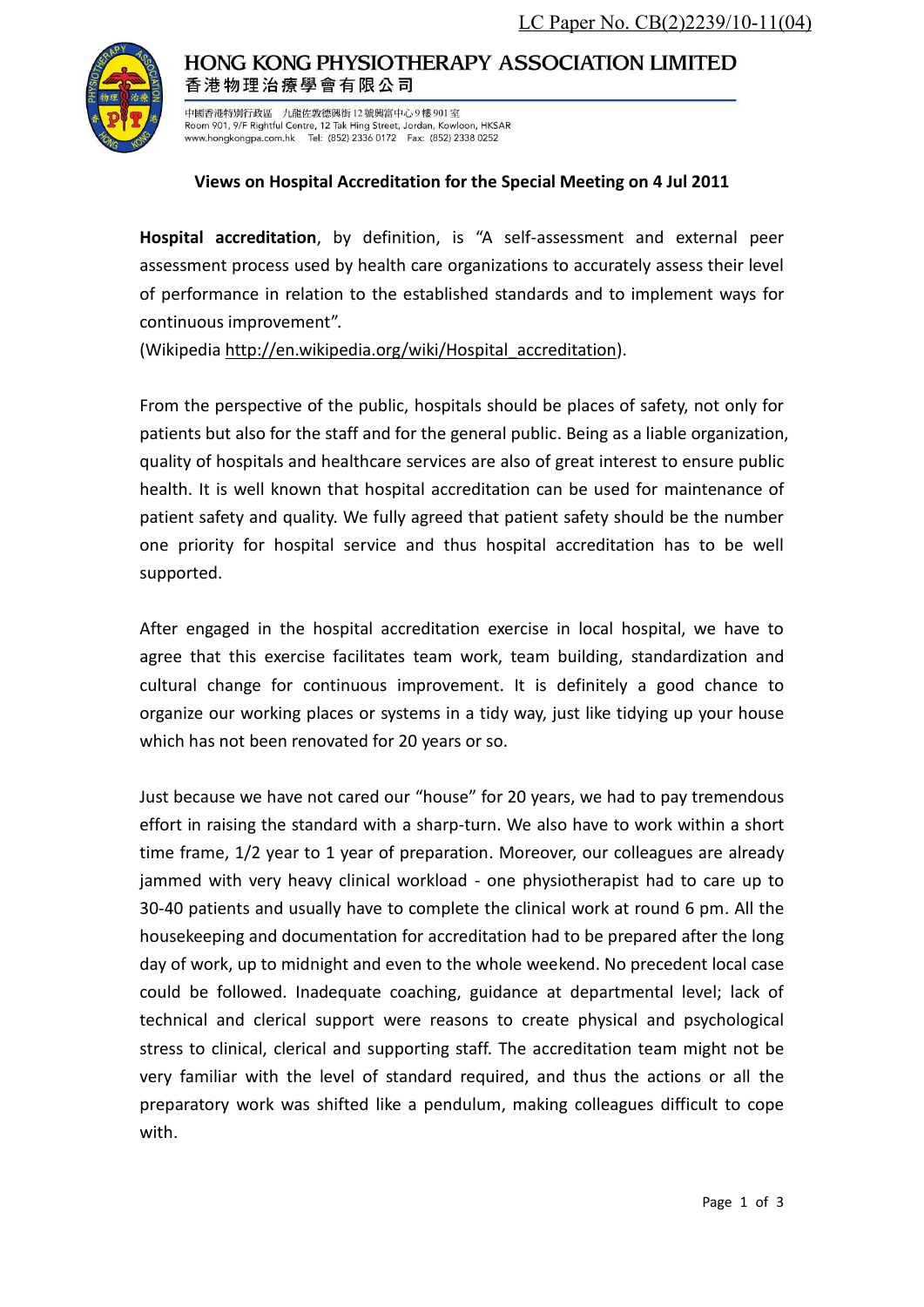

## **HONG KONG PHYSIOTHERAPY ASSOCIATION LIMITED** 香港物理治療學會有限公司

中國香港特別行政區 九龍佐敦德興街 12 號興富中心9樓 901室 Room 901, 9/F Rightful Centre, 12 Tak Hing Street, Jordan, Kowloon, HKSAR www.hongkongpa.com.hk Tel: (852) 2336 0172 Fax: (852) 2338 0252

Having discussed with some Australian physiotherapists on the accreditation process that they have gone through for years, they shared the same stressful feeling with us. However, they assure us that we will get better as we will sooner or later catch up with the required standard and good practice.

Although we are not able to note for immediate or significant improvement in quality at this present moment, at least, hospital accreditation increases the awareness of the organizations and colleagues on its significance and the directions of quality improvement. Seeds have already been put in and just take time to develop the culture for patient safety, standardization and quality improvement.

Our quality journey will definitely be happier, less stressful and more effective if the following measures will be implemented in the coming accreditation exercises:

- $\diamond$  Well explain the rationale of hospital accreditation to align the public and staff expectations to reduce the stress of working colleagues.
- $\Diamond$  Implement the accreditation in a stepwise approach with more emphasis on the high risk areas or improvement at the initial stage and gradually roll-out to other minor areas.
- $\diamond$  Well design and coach the timeline for preparation of accreditation to reduce the "rush-in" approach in the final 1-2 months.
- $\diamond$  Set up full-time working team involving various disciplines in local hospitals, such as doctors, nurses, allied health, finance and administrative personnel, to facilitate hand-on assistance to local departments.
- $\Diamond$  Establish a central database for sharing of information to avoid or reduce duplication of work.
- $\diamond$  Increase the clerical support to departmental level for preparation of documents or notice.
- $\Diamond$  Increase the supporting staff for cleansing & housekeeping to reduce the workload of existing supporting staff or even clinical staff.
- $\diamond$  Increase the technical support and administrative support.